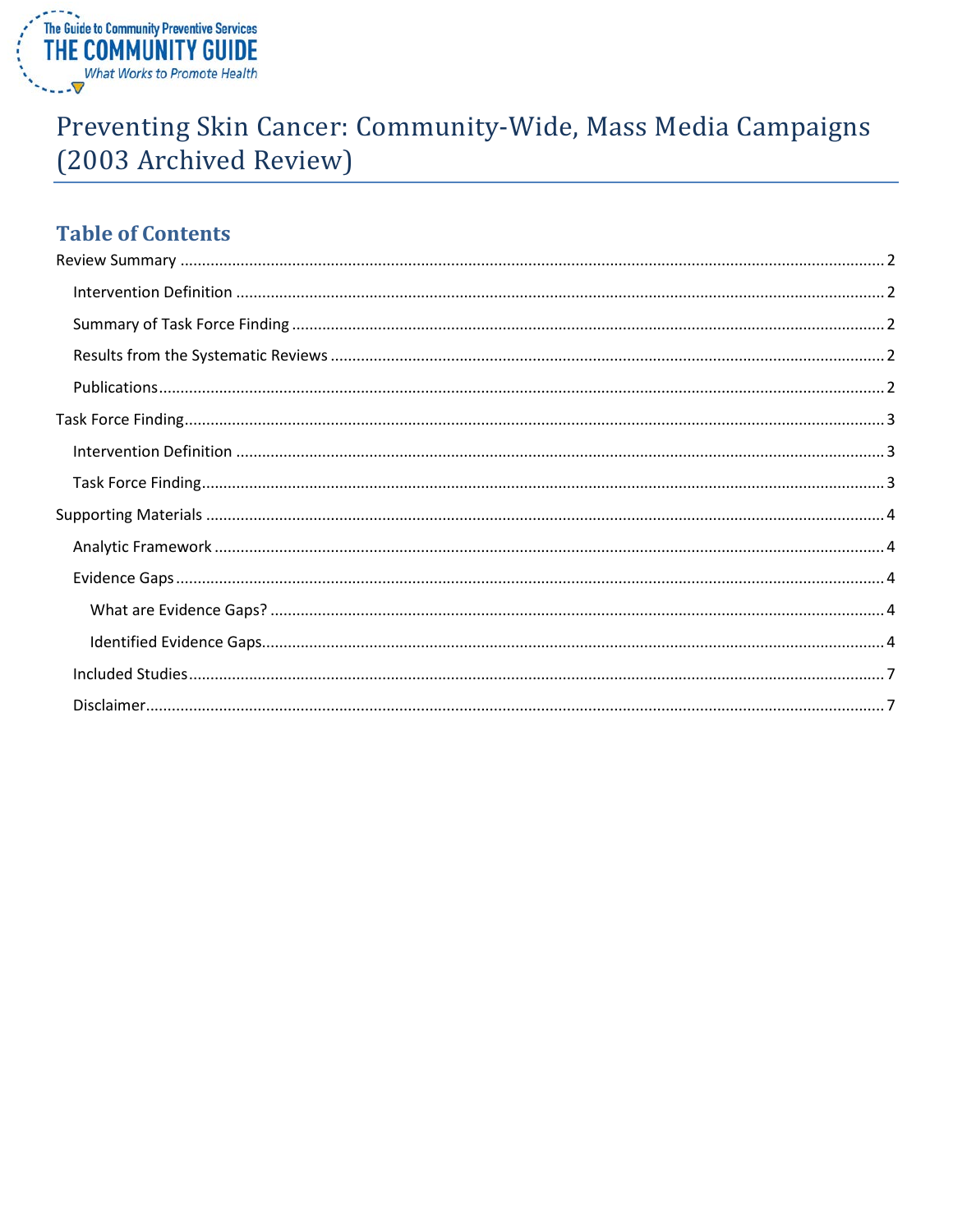

## **Review Summary**

## <span id="page-1-1"></span><span id="page-1-0"></span>**Intervention Definition**

Mass media interventions to prevent skin cancer aim to increase knowledge, influence attitude, beliefs, and intentions, and change behavior regarding sun safety. Examples of mass media interventions include public service announcements on television, CD–ROM-based information kiosks, and reporting of the UV index in newspapers.

## <span id="page-1-2"></span>**Summary of Task Force Finding**

The Community Preventive Services Task Force finds insufficient evidence to determine the effectiveness of mass media in changing sun exposure behaviors because of (1) limitations in study design and execution of available studies, (2) the small number of qualifying studies, and (3) variability in interventions and outcomes evaluated.

## <span id="page-1-3"></span>**Results from the Systematic Reviews**

Three studies qualified for the review.

- Qualifying studies had limitations in their design and execution.
- Reported results either did not address covering-up or sun avoidance behavior, or did not allow separation of the effects of mass media interventions alone.

These results are based on a systematic review of all available studies led by scientists from CDC's Division of Cancer Prevention and Control with input from a team of specialists in systematic review methods and experts in research, practice and policy related to preventing skin cancer.

## <span id="page-1-4"></span>**Publications**

CDC. [Preventing skin cancer. Findings of the Task Force on Community Preventive Services on reducing exposure to](http://www.cdc.gov/mmwr/preview/mmwrhtml/rr5215a1.htm)  [ultraviolet light](http://www.cdc.gov/mmwr/preview/mmwrhtml/rr5215a1.htm) [www.cdc.gov/mmwr/preview/mmwrhtml/rr5215a1.htm]. *MMWR* 2003;52(RR-15):1–12.

Saraiya M, Glanz K, Briss PA, et al. [Interventions to prevent skin cancer by reducing exposure to ultraviolet radiation: a](http://www.thecommunityguide.org/cancer/skin/ca-skin-AJPM-evrev-reduce-exposure.pdf)  [systematic review](http://www.thecommunityguide.org/cancer/skin/ca-skin-AJPM-evrev-reduce-exposure.pdf) [www.thecommunityguide.org/cancer/skin/ca-skin-AJPM-evrev-reduce-exposure.pdf]. *Am J Prev Med* 2004;27(5):422-66.

Task Force on Community Preventive Services. [Recommendations to prevent skin cancer by reducing exposure to](http://www.thecommunityguide.org/cancer/skin/ca-skin-AJPM-recs-reduce-exposure.pdf)  [ultraviolet radiation](http://www.thecommunityguide.org/cancer/skin/ca-skin-AJPM-recs-reduce-exposure.pdf) [www.thecommunityguide.org/cancer/skin/ca-skin-AJPM-recs-reduce-exposure.pdf]. *Am J Prev Med* 2004;27(5):467-70.

Task Force on Community Preventive Services. [Cancer](http://www.thecommunityguide.org/cancer/Cancer.pdf) [www.thecommunityguide.org/cancer/Cancer.pdf]. In: Zaza S, Briss PA, Harris KW, eds. *The Guide to Community Preventive Services: What Works to Promote Health?* Atlanta (GA): Oxford University Press;2005:143-87 (Out of Print).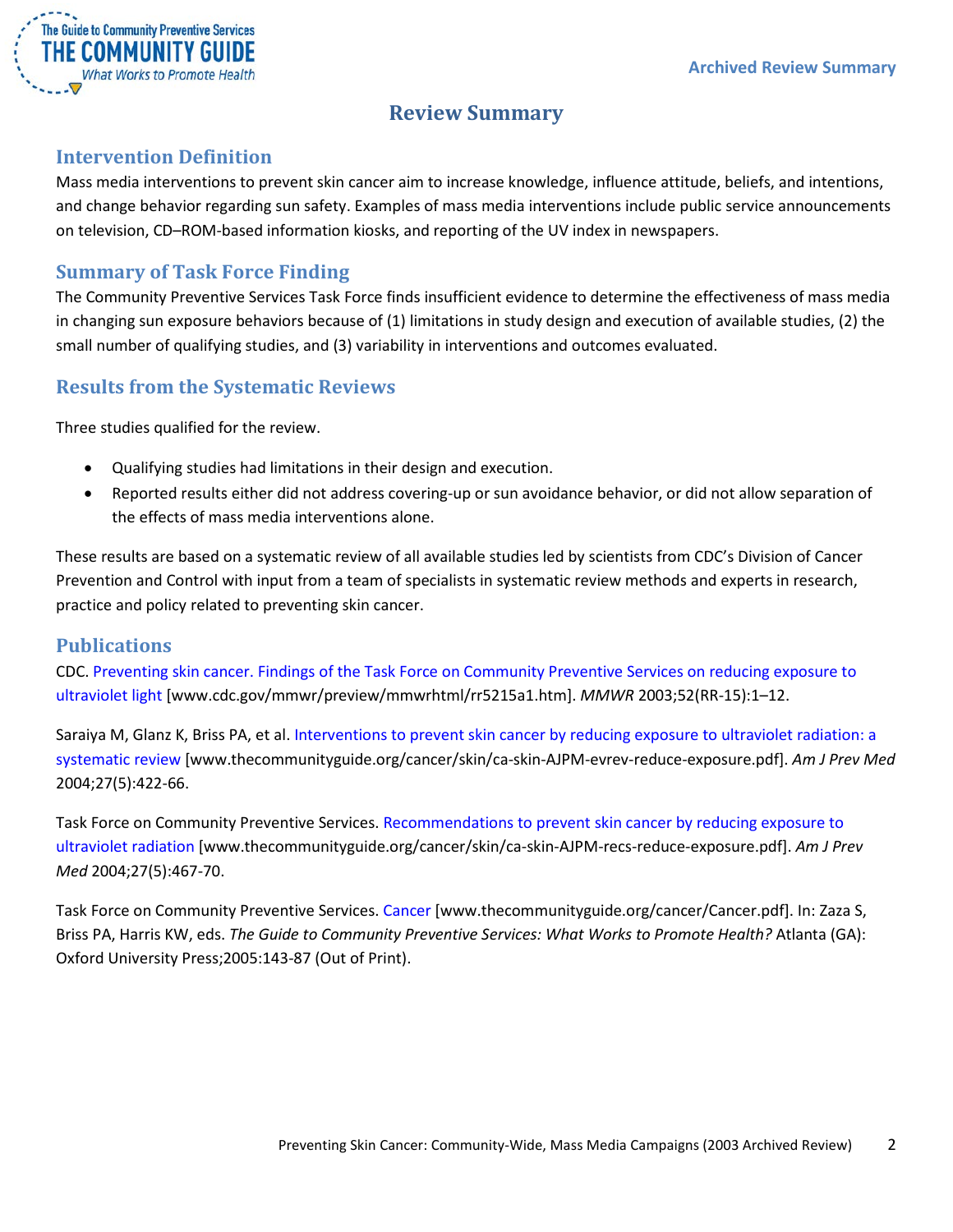<span id="page-2-0"></span>

## **Task Force Finding**

## <span id="page-2-1"></span>**Intervention Definition**

Mass media campaigns are directed toward the entire community, and have been used to promote skin cancer prevention by a number of private and governmental entities. Interventions in this category included some component of a mass media approach, such as radio or television, and may also have included small media, such as newsletters and posters.

## <span id="page-2-2"></span>**Task Force Finding (October 2003)\***

The Task Force found insufficient evidence to determine the effectiveness of mass media interventions alone in changing sun exposure behaviors because of (1) limitations in study design and execution of available studies, (2) the small number of qualifying studies, and (3) variability in interventions and outcomes evaluated.

\*From the following publication:

Task Force on Community Preventive Services. [Recommendations to prevent skin cancer by reducing exposure to](http://www.thecommunityguide.org/cancer/skin/ca-skin-AJPM-recs-reduce-exposure.pdf)  [ultraviolet radiation](http://www.thecommunityguide.org/cancer/skin/ca-skin-AJPM-recs-reduce-exposure.pdf) [www.thecommunityguide.org/cancer/skin/ca-skin-AJPM-recs-reduce-exposure.pdf]. *Am J Prev Med* 2004;27(5):467-70.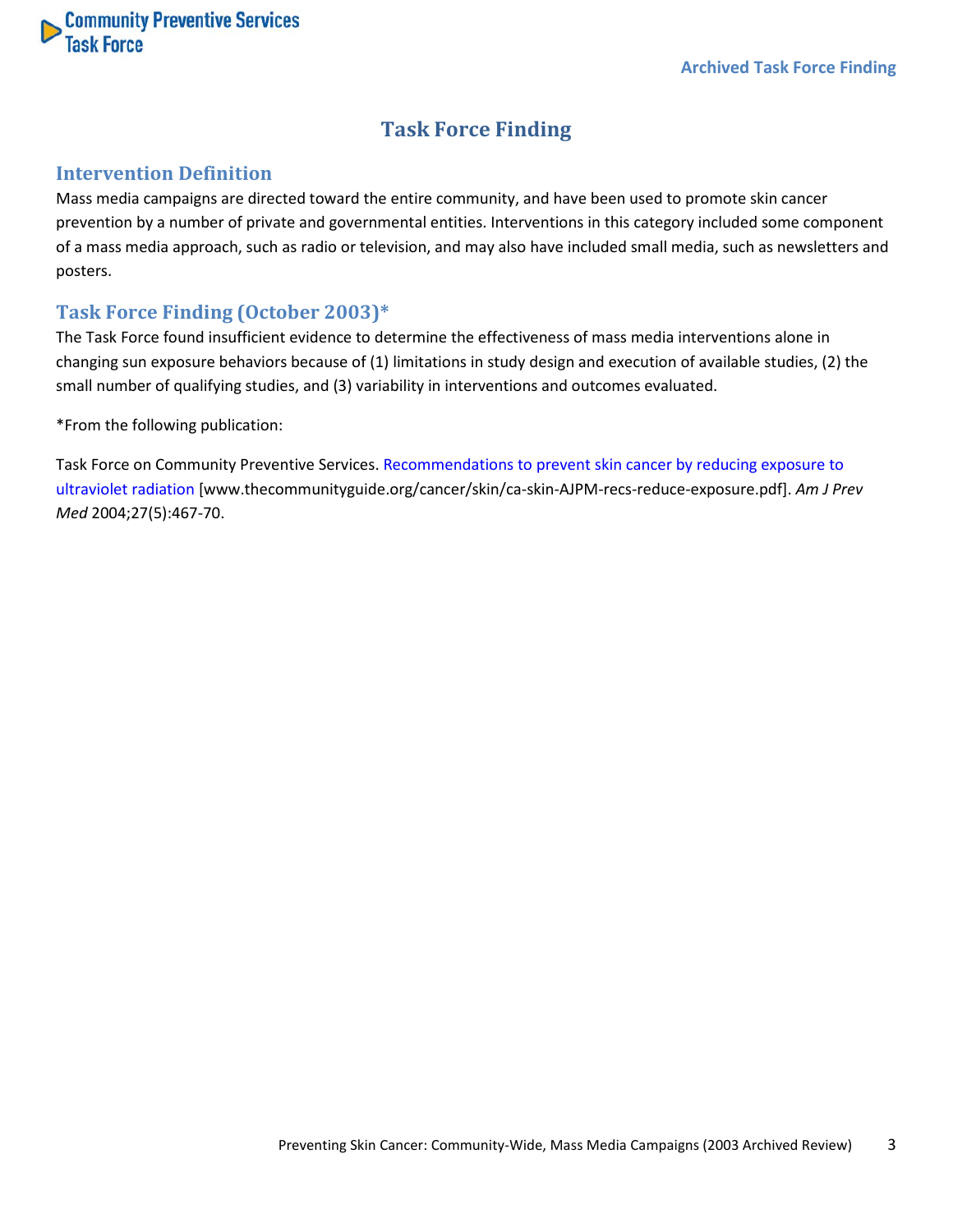

## **Supporting Materials**

## <span id="page-3-1"></span><span id="page-3-0"></span>**Analytic Framework**

#### **A Conceptual Approach to Prevention of Skin Cancer through Interventions to Reduce UV Light**



\*Improvements in sunscreen use alone would not result in a recommendation outcome (see full MMWR report)

## <span id="page-3-2"></span>**Evidence Gaps**

#### <span id="page-3-3"></span>**What are Evidence Gaps?**

Each Community Preventive Services Task Force (Task Force) review identifies critical evidence gaps—areas where information is lacking. Evidence gaps can exist whether or not a recommendation is made. In cases when the Task Force finds insufficient evidence to determine whether an intervention strategy works, evidence gaps encourage researchers and program evaluators to conduct more effectiveness studies. When the Task Force recommends an intervention, evidence gaps highlight missing information that would help users determine if the intervention could meet their particular needs. For example, evidence may be needed to determine where the intervention will work, with which populations, how much it will cost to implement, whether it will provide adequate return on investment, or how users should structure or deliver the intervention to ensure effectiveness. Finally, evidence may be missing for outcomes different from those on which the Task Force recommendation is based.

## <span id="page-3-4"></span>**Identified Evidence Gaps**

#### *Design and Analysis Considerations*

• All of the designs included in this review have important strengths and weaknesses.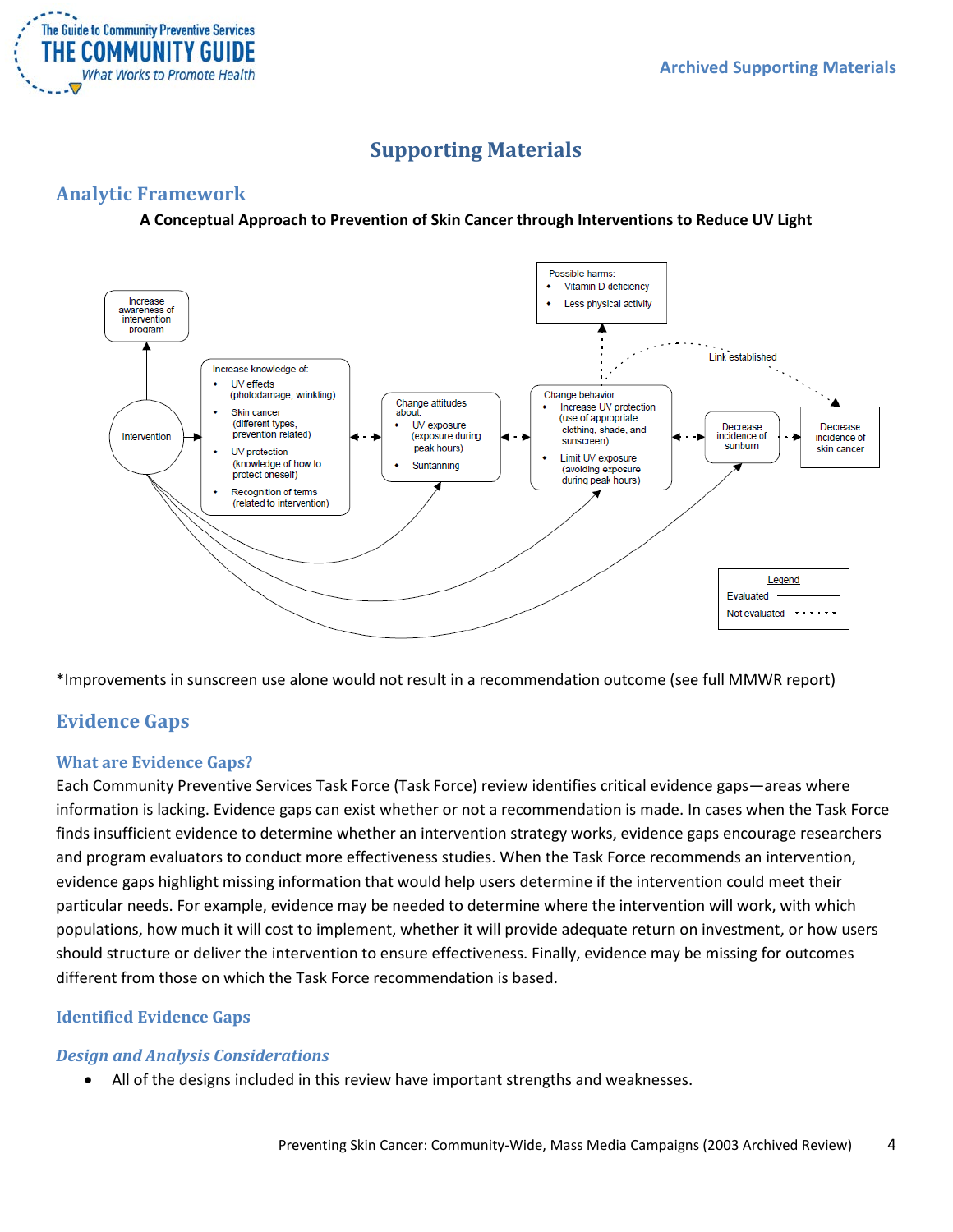

- Additional diverse approaches are worth pursuing, in terms of study design and execution, and with attention both to internal and external validity.
- Consistently rigorous analytic methods are needed, and future studies should control for relevant confounders, such as risk levels and weather conditions.

## *Description of Target Population and Context*

- Several reports in this area of research did not contain basic descriptions of the intervention or population.
- In many instances, the distribution of the population by race and ethnicity or sun sensitivity was not described.
- Many of the settings could have been better described.
- Better descriptions are needed of annual UV exposure in the places in which studies were conducted.
- Better descriptions of these important issues would help assess the likely applicability of the findings or explain any variability of effects.

#### *Description of Intervention*

- It was difficult to disentangle what specific intervention components were, or how much emphasis there was on primary prevention (versus early detection) or on promoting use of sunscreen versus on covering-up or sunavoidance behaviors.
- Further information is needed on which attributes of the interventions contribute most to intervention effectiveness or ineffectiveness (e.g., do policy components or education components contribute more to intervention effectiveness; what are the central "active ingredients" in complex interventions).
- Describing intervention characteristics in greater detail might also help practitioners replicate successes.

## *Duration of Interventions and Length of Follow up*

• Given the seasonality of sun-protective behaviors and the importance of encouraging habitual as opposed to short-term behavior change, a longer follow-up is crucial.

## *Intervention Quality*

- An encouraging trend can be seen in increasing use of formative research and pre-testing of interventions before they are implemented.
- Mediating factors deserve greater attention and need to be correlated with behavior changes. To date, few studies in this area of research have reported on both mediating factors and behavioral or health outcomes.
- A need also exists to develop measures of the effects of environmental and policy change strategies. Few interventions addressed policy or environmental changes and in those that did, the effects of the policy or environmental components could not be disentangled from other aspects of the intervention.

## *Measurement of Exposure*

- Few studies reported process evaluation data, which can help to assess how much of the intervention was actually implemented.
- Improvement in this area would be helpful, especially for interventions of longer duration and increased complexity.

#### *Measurement of Outcomes*

• More behavioral and health outcomes need to be examined.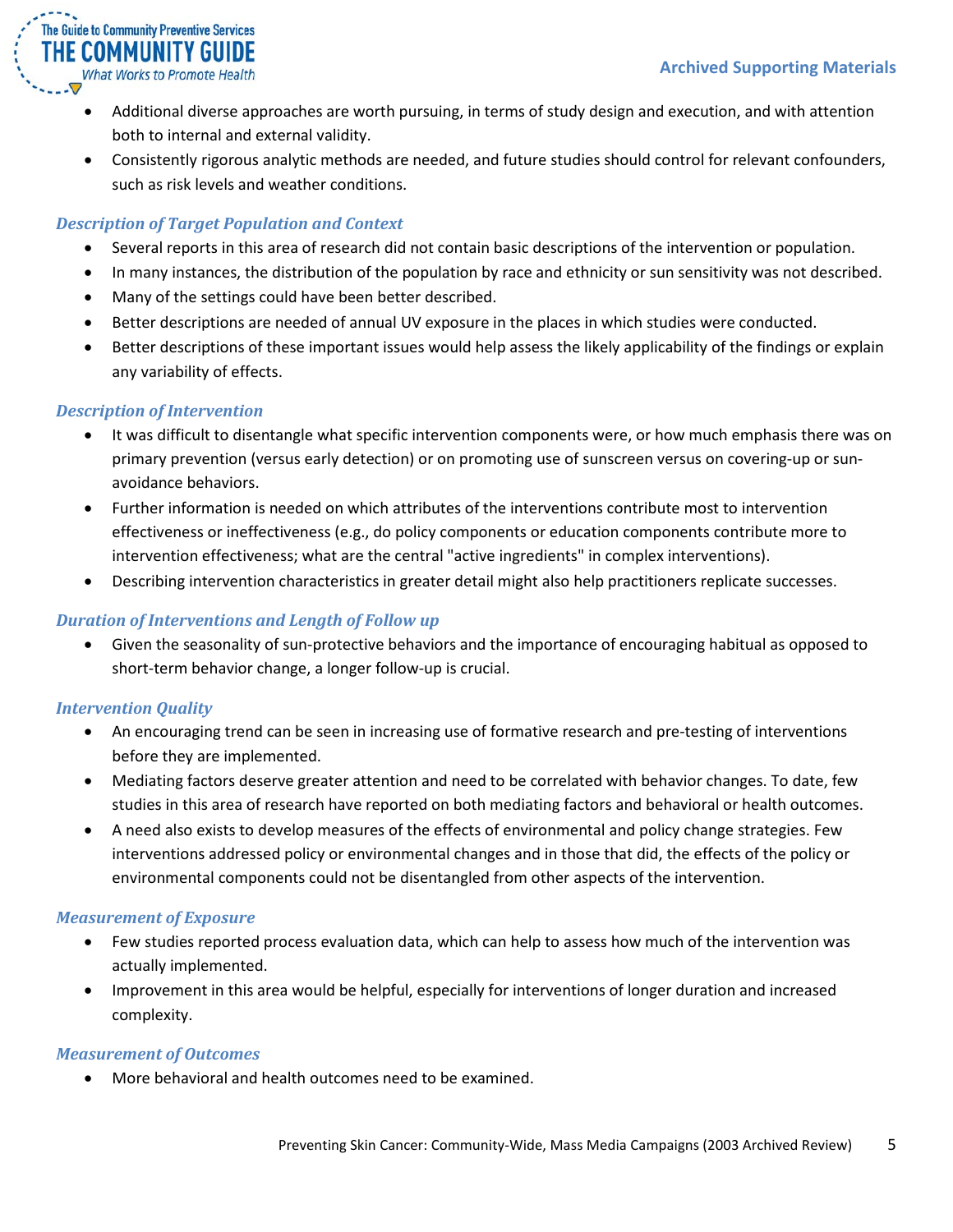

- o Given recent concerns about the adequacy of sunscreen as a sole protective strategy, additional behavioral and health outcomes should also be measured.
- o Outcomes need to be similar to evaluate effectiveness.
- o Measurement of specific sun-protective behaviors is important.
- o More interventions with a greater focus on covering up and sun- avoidance, and a decreased emphasis on sunscreen use are needed.
- Given recent research findings on the effectiveness of sunscreens, more detailed research on sunscreen use is needed.
	- o Are higher SPF sunscreens being used?
	- o Does sunscreen use extend the amount of time out in the sun?
- How do different sun-protective behaviors interact (e.g., does seeking shade make wearing sunscreen or a hat unnecessary)?
- Further work is needed to increase consistency between at least a core set of behavior change measures that can be used to compare and contrast study results.

#### *Research Needs and Work in Progress*

The field of behavior change for skin cancer prevention has progressed significantly, but important areas for further advancement exist. As outlined above, these include design, measurement, better description of interventions, development of a better understanding of how environmental and policy interventions work, and studies in multiethnic populations. The use of new communication technology and international collaborations can make significant contributions in these areas. The team hopes that the availability of systematic reviews that identify both progress to date and the remaining gaps will help to reduce the gaps in available research.

- **Specific Research Issues.** Although most of the evidence gaps described above were general and could explain why most setting specific categories did not produce sufficient evidence to determine effectiveness, a few research issues were specific to the setting or target group.
- **Interventions for Secondary Schools.** More studies are needed to examine sun-protective behaviors of adolescents and young adults, and to determine what kind of approach might work best in this population, especially given the low baseline prevalence of sun-protective behaviors.
- **Interventions in Occupational Settings.** Studies that target the most common outdoor occupational workers mail carriers, agricultural workers, landscapers, horticulturists, foresters, construction workers, telephone line workers, commercial fishery workers, land surveyors and mappers, oil field workers, amusement park attendants, and athletes—are needed.
- **Interventions in Healthcare Settings.** Almost all studies in this category examined the counseling behavior of the provider and not the patient. More studies that examine the behavioral or health outcome of the end user—the patient—are needed. In this small subset of studies, the provider was most often a physician or a physician-intraining, but studies examining the role of the nonphysician provider would help identify whether counseling skills to change behavior might be better suited for providers with the time and skills, such as a nurse or a health educator. Additionally, more studies are needed to examine healthcare system studies oriented directly to patients.
- **Interventions for Parents and Caregivers.** Studies are needed to examine the effect of interventions on nonparental caregivers, as it is becoming increasingly common for children to be cared for by nonparental caregivers while both parents are at work outside the home.